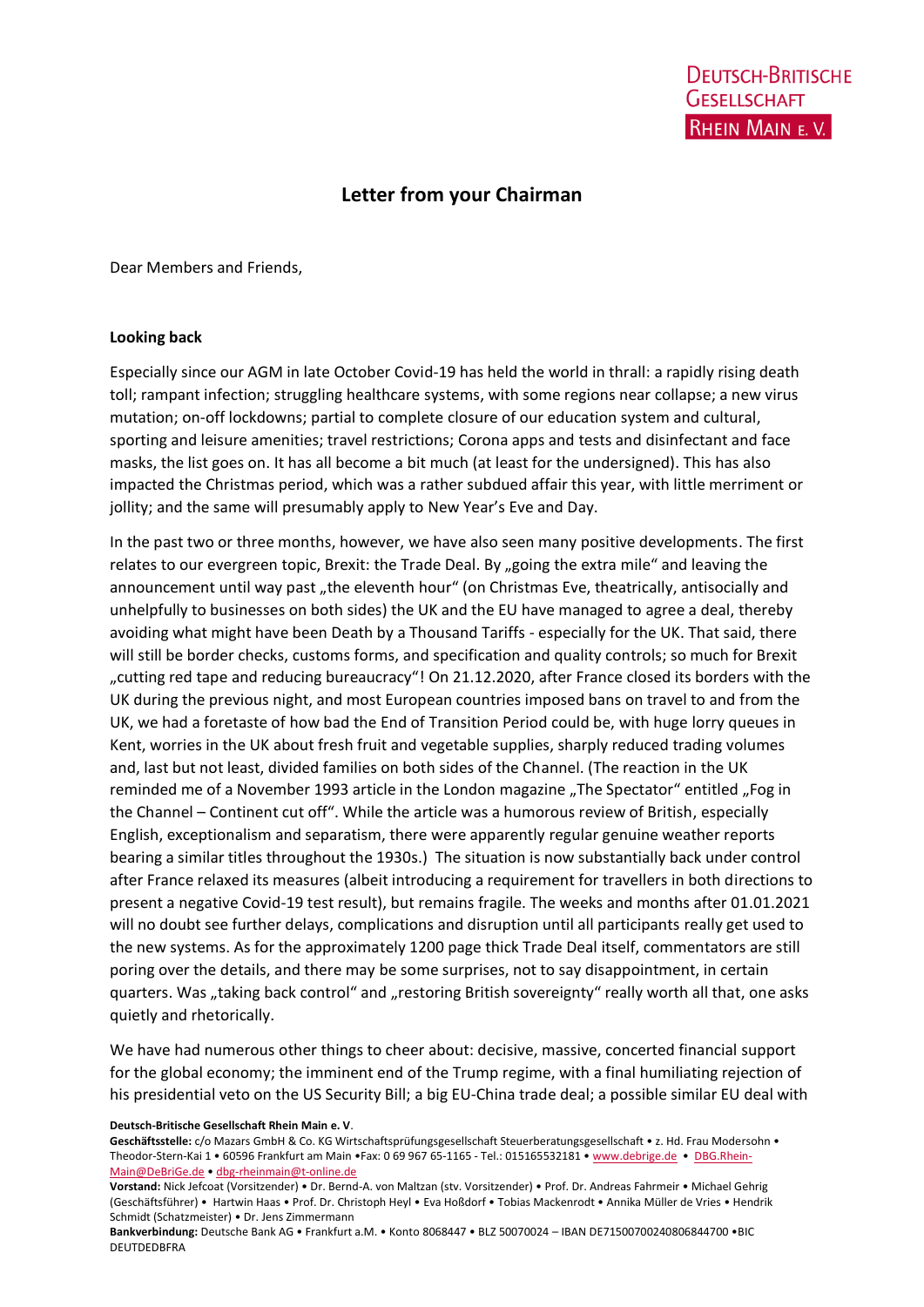India; a powerful stock exchange performance since the slump in March; and strong confidence for a 2021 recovery in many economies and industries. Most importantly, we now have several approved Covid-19 vaccines in the market and mass Covid-19 vaccination has been launched in, inter alia, the UK, the USA and the EU. Many would also say that the pandemic has fostered kindness, compassion and community spirit, bringing people closer together despite meeting restrictions and social distancing.

There have also been some positive developments at DBG Rhein-Main. In 2020 we were obliged to postpone or cancel almost all of our planned physical or "in person" meetings. On the other hand we have, I think it is fair to say, successfully managed a switch to the online format. In the past six months or so we have been able to offer regular Zoom events with some excellent speakers on fascinating and highly relevant topics. I especially liked John Kampfner's introduction of his new book on Germany, the Brexit update by MEP David McAllister and Prof. Mary Evans's musings on Memory and Age. I also loved the literature reading by Alison and Jo Rippier; this was the event where I missed most keenly an opportunity to mix and mingle and discuss over a glass of wine afterwards. Attendance has typically been strong, and IT has generally worked quite well. In addition there has been a welcome increase in communication and cooperation among DBG chapters, in which, alongside Berlin, Rhein-Main has played a leading role. And your tireless Geschäftsführer, Michael Gehrig, has already arranged a full and inspiring programme for 2021. Fingers crossed for at least a partial return to physical meetings next year…

## **Looking forward (and away)**

That said, the current pandemic situation is dire and much hard work lies ahead. Yesterday both Germany and the UK recorded awful new daily statistics: over 50,000 and 20,000 new Covid-19 or variant cases respectively, and approximately 1,000 deaths in each case. Millions of people in the western world and many millions more around the globe will need to be vaccinated in order to achieve "herd immunity". Cooperation and community spirit will also be called for, not least because many individuals worldwide are currently sceptical about the vaccines, and many others refuse them outright. Considerable challenges remain in terms of vaccine production, logistics and administration. There are set-back risks in the form of possible further virus mutations, and big open questions: will the available vaccines also combat virus variants; will they both cure the patient and prevent him or her from transmitting the virus to others? Last but not least, we also face the negative prospect of a possible wave of bankruptcies and accelerating unemployment once government support programmes expire. And future generations will have to shoulder the weighty burden of debt that governments worldwide have taken on to finance such support programmes.

Let us for a moment forget about the Pandemic, Climate Change, Biodiversity Loss, Third World Problems and and any of The Four Horsemen of the Apocalypse who have not made an appearance. Let us cross our fingers and look, if not confidently, then at least hopefully into 2021.

## **Deutsch-Britische Gesellschaft Rhein Main e. V**.

Geschäftsstelle: c/o Mazars GmbH & Co. KG Wirtschaftsprüfungsgesellschaft Steuerberatungsgesellschaft • z. Hd. Frau Modersohn • Theodor-Stern-Kai 1 • 60596 Frankfurt am Main •Fax: 0 69 967 65-1165 - Tel.: 015165532181 • [www.debrige.de](http://www.debrige.de/) • [DBG.Rhein-](mailto:DBG.Rhein-Main@DeBriGe.de)[Main@DeBriGe.de](mailto:DBG.Rhein-Main@DeBriGe.de) • [dbg-rheinmain@t-online.de](mailto:dbg-rheinmain@t-online.de)

**Vorstand:** Nick Jefcoat (Vorsitzender) • Dr. Bernd-A. von Maltzan (stv. Vorsitzender) • Prof. Dr. Andreas Fahrmeir • Michael Gehrig (Geschäftsführer) • Hartwin Haas • Prof. Dr. Christoph Heyl • Eva Hoßdorf • Tobias Mackenrodt • Annika Müller de Vries • Hendrik Schmidt (Schatzmeister) • Dr. Jens Zimmermann

**Bankverbindung:** Deutsche Bank AG • Frankfurt a.M. • Konto 8068447 • BLZ 50070024 – IBAN DE71500700240806844700 •BIC DEUTDEDBFRA